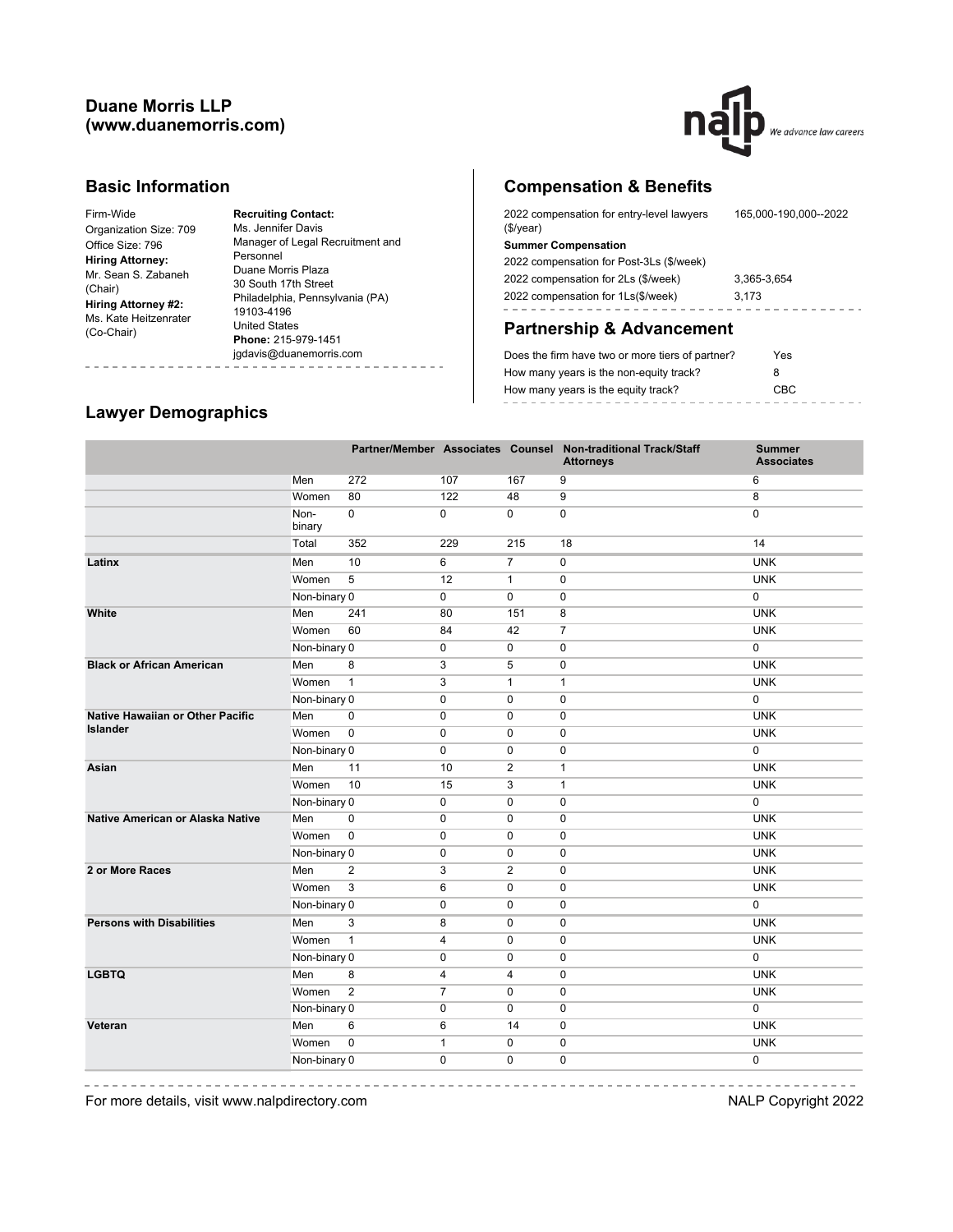

# **Pro Bono/Public Interest**

| Percent of other lawyers participating last year                                                          | 56%                         |
|-----------------------------------------------------------------------------------------------------------|-----------------------------|
| Percent of partners participating last year                                                               | 99%                         |
| Percent of associates participating last year                                                             | 80%                         |
| Average Hours per Attorney last year                                                                      | 39 hours/attorney (firmwide |
| % Firm Billable Hours last year                                                                           | 2.8%                        |
| Is the pro bono information indicated here firm-wide or specific to one office?                           | Firm-wide                   |
| Katharyn I. Christian McGee, Esq.<br>Pro Bono Counsel<br>215-979-1879<br>kichristianmcgee@duanemorris.com |                             |

## **Professional Development**

| Evaluations                                                                                        | Annual |
|----------------------------------------------------------------------------------------------------|--------|
| Does your organization use upward reviews to evaluate and provide feedback to supervising lawyers? | Yes    |
| Rotation for junior associates between departments/practice groups?                                | No     |
| Is rotation mandatory?                                                                             | No     |
| Does your organization have a dedicated professional development staff?                            | Yes    |
| Does your organization have a coaching/mentoring program                                           | Yes    |
| Does your organization give billable hours credit for training time?                               | No     |
|                                                                                                    |        |

# **HIRING & RECRUITMENT**

|                                            |               | <b>Began Work In</b>           |          |                                | <b>Expected</b> |
|--------------------------------------------|---------------|--------------------------------|----------|--------------------------------|-----------------|
| <b>LAWYERS</b>                             | 2020          | <b>Prior Summer Associates</b> | 2021     | <b>Prior Summer Associates</b> | 2022            |
| Entry-level                                | 11            | 10                             | 22       | 19                             | 14              |
| Entry-level (non-traditional track)        |               | 0                              | $\Omega$ | $\mathbf{0}$                   | <b>TBD</b>      |
| <b>Lateral Partners</b>                    | 30            | 0                              | 24       | $\mathbf 0$                    | <b>TBD</b>      |
| Lateral Associates                         | 40            | 0                              | 56       | $\mathbf 0$                    | TBD             |
| All Other Laterals (non-traditional track) | $\mathcal{P}$ | $\Omega$                       | $\Omega$ | $\Omega$                       | <b>TBD</b>      |
| Post-Clerkship                             |               |                                |          | 1                              | 2               |
| LL.M.s (U.S.)                              | $\Omega$      | $\Omega$                       | $\Omega$ | $\Omega$                       | 0               |
| $LL.M.s$ (non- $U.S.$ )                    |               | $\Omega$                       | $\Omega$ | 0                              | 0               |
| <b>SUMMER</b>                              |               |                                |          |                                |                 |
| Post-3Ls                                   | $\Omega$      | 0                              |          | 0                              | $\Omega$        |
| 2Ls                                        | 14            | 1                              | 11       | 1                              | 13              |
| 1Ls                                        |               | $\Omega$                       | 2        | $\Omega$                       | $\overline{2}$  |

Number of 2021 Summer 2Ls considered for associate 11 offers Number of offers made to summer 2L associates 11 General Hiring Criteria **Superior academic achievement**, law school activities, job experience and extracurricular activities. 

## **General Practice Areas**

| <b>GENERAL PRACTICE</b><br><b>AREAS</b> | <b>EMPLOYER'S</b><br><b>PRACTICE GROUP</b><br><b>NAME</b> | NO. OF<br><b>PARTNERS/MEMBERS</b> | NO. OF<br><b>COUNSEL</b> | NO. OF<br><b>ASSOCIATES</b> | NO. OF<br><b>ENTRY-LEVEL</b><br><b>PLACEMENTS</b><br><b>IN THIS</b><br><b>PRACTICE</b><br><b>AREA LAST</b><br><b>YEAR</b> | NO. OF<br><b>NON-TRADITIONAL</b><br><b>TRACK/STAFF</b><br><b>ATTORNEYS</b> |
|-----------------------------------------|-----------------------------------------------------------|-----------------------------------|--------------------------|-----------------------------|---------------------------------------------------------------------------------------------------------------------------|----------------------------------------------------------------------------|
| <b>Business, Corporate</b>              | <b>Business</b><br>Reorganization                         | 16                                | 3                        | 5                           | $\Omega$                                                                                                                  | $\mathbf 0$                                                                |
| <b>Business, Corporate</b>              | Corporate                                                 | 64                                | 38                       | 35                          |                                                                                                                           | $\mathbf 0$                                                                |
| <b>Labor and Employment</b>             | Employment, Labor,<br>Benefits & Immigration              | 36                                | 17                       | 22                          |                                                                                                                           | $\mathbf 0$                                                                |
| <b>Business, Corporate</b>              | <b>Health Law</b>                                         | 4                                 | 12                       | ⇁                           |                                                                                                                           | $\mathbf 0$                                                                |
| <b>Intellectual Property</b>            | <b>Intellectual Property</b>                              | 51                                | 17                       | 26                          |                                                                                                                           |                                                                            |